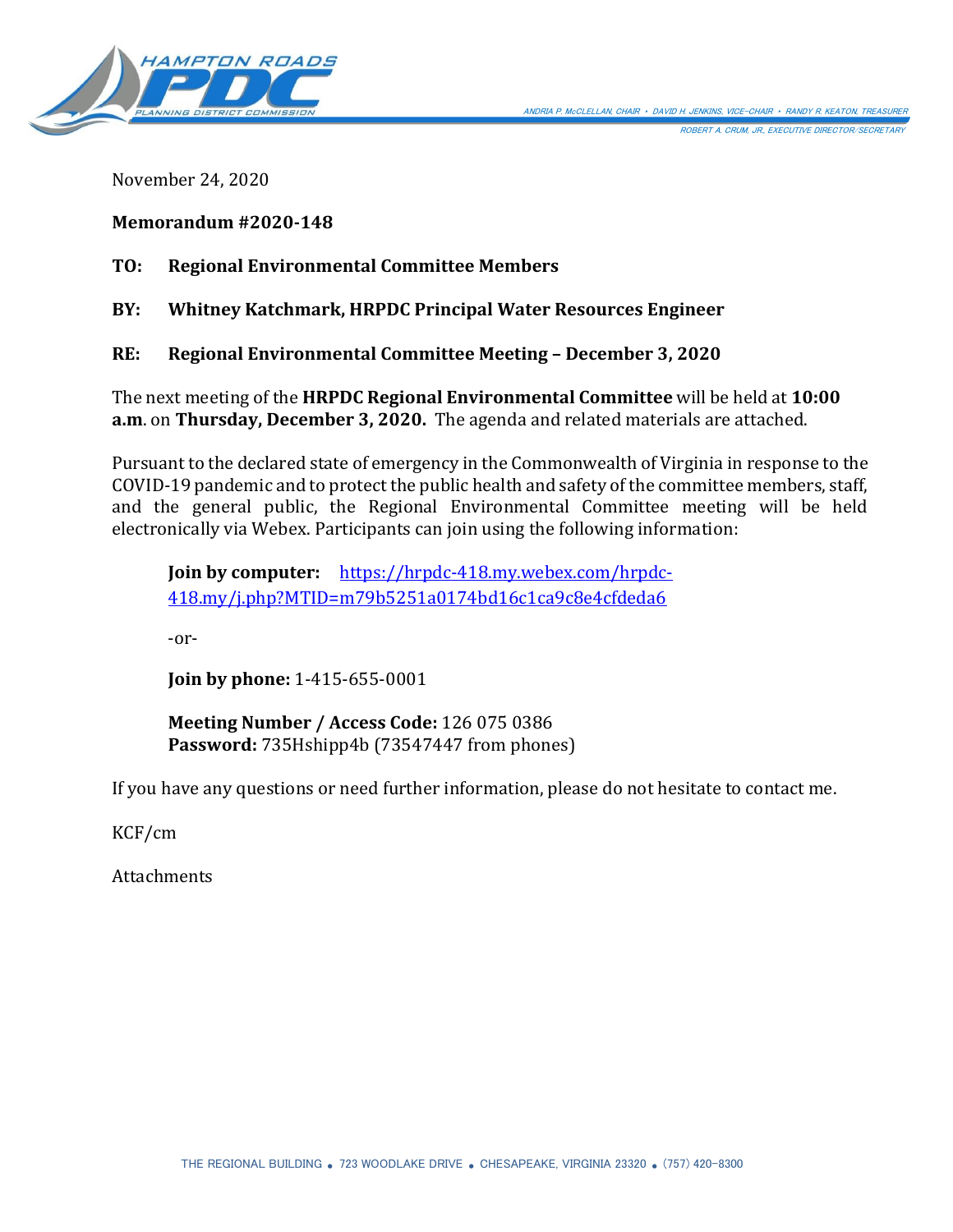### **AGENDA MEETING OF THE HAMPTON ROADS REGIONAL ENVIRONMENTAL COMMITTEE DECEMBER 3, 2020 10:00 A.M.**

## **1. Summary of the November 5, 2020 Meeting of the Hampton Roads Regional Environmental Committee (REC).**

The summary and attendance sheets of the above meeting are attached.

**Attachments:** 1A\_NovemberMeetingSummary\_REC\_03Dec2020 1B NovemberMeetingAttendance REC 03Dec2020

**ACTION:** Accept the Meeting Summary

#### **2. Public Comments**

**3. Virginia Department of Environmental Quality's (DEQ) Tidewater Air Monitoring Evaluation Project**

Mr. Charles "Chuck" Turner, DEQ Manager of Air Quality Monitoring, will brief the Committee on DEQ's Tidewater Air Monitoring Evaluation Project. Recently, as a result of funding from the Environmental Protection Agency, a new study will be launched to examine coal dust and other toxins in Norfolk and Newport News.

**ACTION:** None required

### **4. Virginia Coastal Resilience Master Plan Framework**

Governor Northam announced the Virginia Coastal Resilience Master Plan Framework on October 22, 2020. The framework implements part of the governor's Executive Order 24 and is intended to guide the development of a master plan for the commonwealth's resilience policy and project implementation efforts. The framework establishes principles and goals and identifies several next steps, including the creation of a technical advisory committee. The framework is available online at [https://www.governor.virginia.gov/media/governorvirginiagov/governor-of](https://www.governor.virginia.gov/media/governorvirginiagov/governor-of-virginia/pdf/Virginia-Coastal-Resilience-Master-Planning-Framework-October-2020.pdf)[virginia/pdf/Virginia-Coastal-Resilience-Master-Planning-Framework-October-](https://www.governor.virginia.gov/media/governorvirginiagov/governor-of-virginia/pdf/Virginia-Coastal-Resilience-Master-Planning-Framework-October-2020.pdf)[2020.pdf.](https://www.governor.virginia.gov/media/governorvirginiagov/governor-of-virginia/pdf/Virginia-Coastal-Resilience-Master-Planning-Framework-October-2020.pdf) The HRPDC staff will brief the Committee on the framework.

**Attachments:** 4 – Virginia Coastal Resilience Master Plan Framework Overview

**ACTION:** None required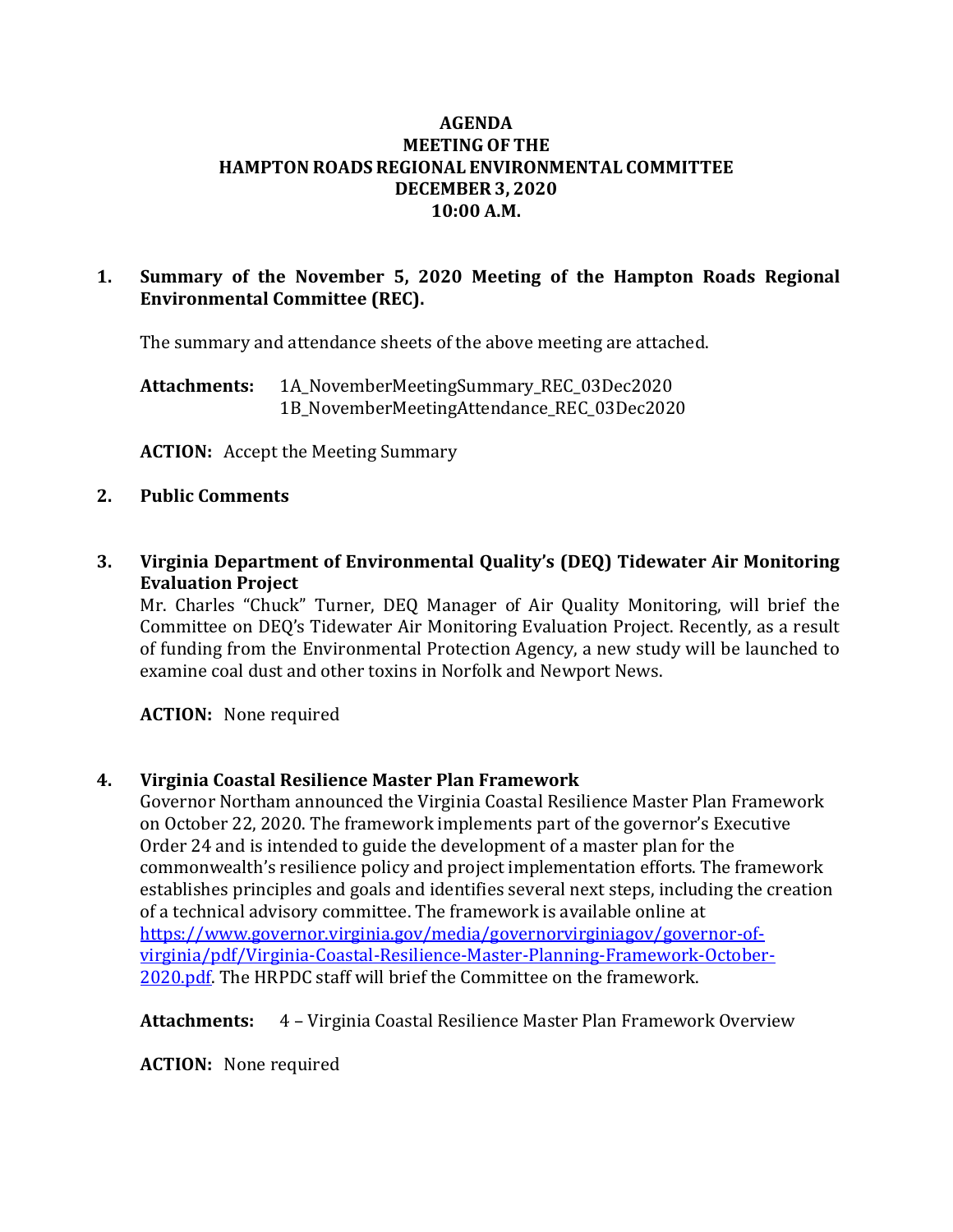**5. Current Events from the York River and Small Coastal Basins Roundtable (YRSCBR)** Ms. Cirse Gonzalez, Coastal Training Program Coordinator for Chesapeake Bay NERR – Virginia, will brief the Committee on the background and current events of the YRSCBR. HRPDC staff have attended both the Roundtable and the Habitat Steering Subcommittee meetings in 2020. Ms. Gonzalez will provide an overview and discuss new initiatives that may lead to funding opportunities and new partnerships for BMP implementation within the York River watershed.

# **ACTION:** None required

**6. Virginia Bay Enhancement Working Group (VA BEWG) and Beneficial Use of Dredge Material**

In an effort to address issues related to the placement of dredged material from the Virginia portion of the 50-foot channel that leads to Baltimore, a working group was formed. The Maryland Port Administration (MPA) is the sponsor for the dredging project and lead for the working group. The working group will help devise alternatives for the beneficial use of this dredge material that is to no longer be placed in Virginia waters, negatively affecting the crab population. The group has met once and Mr. Ben McFarlane and Dr. KC Filippino will brief the Committee on the background and path forward.

**ACTION:** None required

**7. Other Matters**